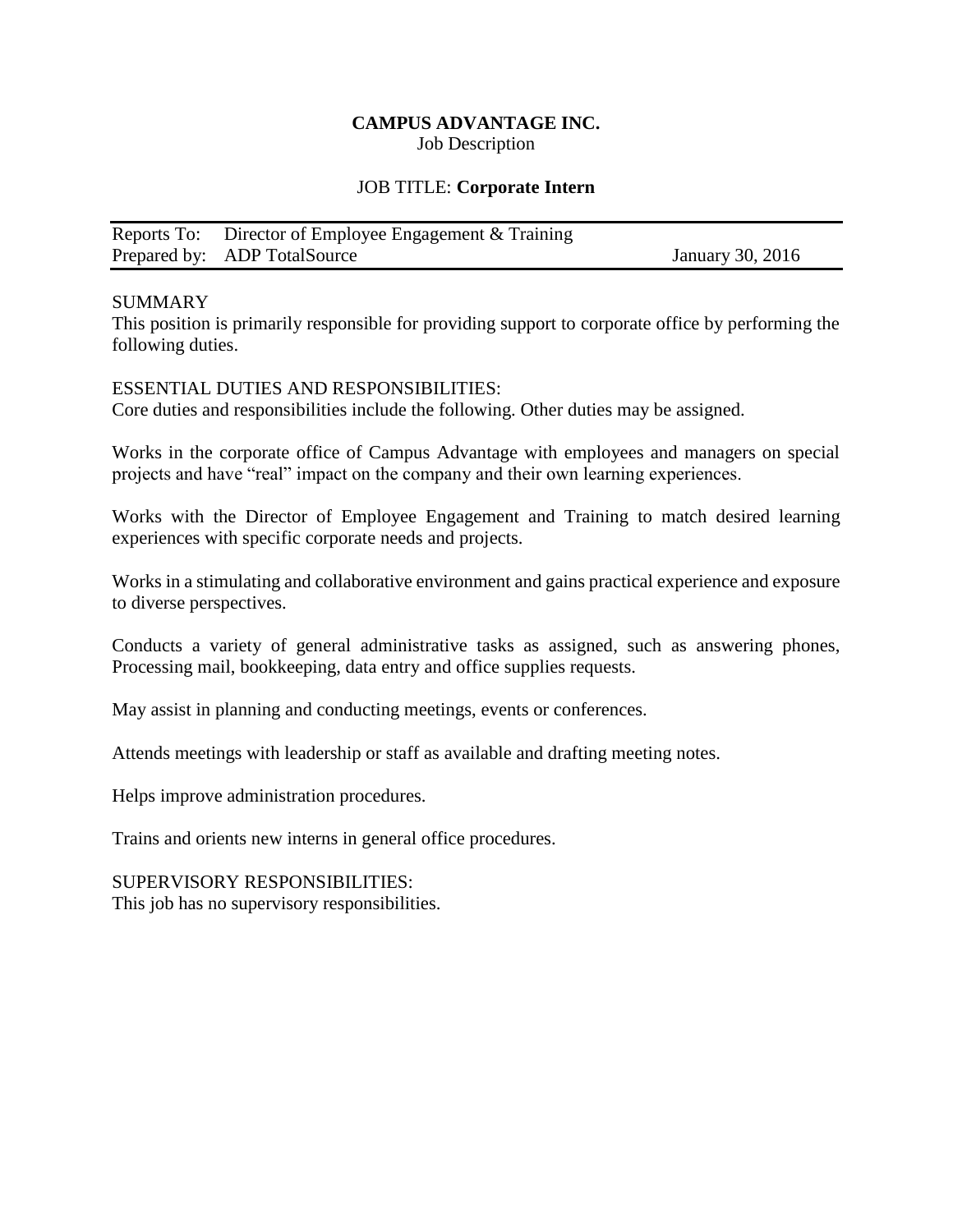## COMPETENCIES:

To perform the job successfully, an individual should demonstrate the following competencies:

# Intellectual

- Analytical Synthesizes complex or diverse information; collects and researches data; uses intuition and experience to complement data; designs work flows and procedures.
- Design Generates creative solutions; translates concepts and information into images; uses feedback to modify designs; applies design principles; demonstrates attention to detail.
- **Problem Solving Identifies and resolves problems in a timely manner; gathers and** analyzes information skillfully; develops alternative solutions; works well in group problem solving situations; uses reason even when dealing with emotional topics.
- Project Management Develops project plans; coordinates projects; communicates changes and progress; completes projects on time and budget; manages project team activities.
- Technical Skills Assesses own strengths and weaknesses; pursues training and development opportunities; strives to continuously build knowledge and skills; shares expertise with others.

## **Interpersonal**

- Customer Service Manages difficult or emotional customer situations; responds promptly to customer needs; solicits customer feedback to improve service; responds to requests for service and assistance; meets commitments.
- Interpersonal Skills Focuses on solving conflict, not blaming; maintains confidentiality; listens to others without interrupting; keeps emotions under control; remains open to others' ideas and tries new things.
- Oral Communication Speaks clearly and persuasively in positive or negative situations; listens and gets clarification; responds well to questions; demonstrates group presentation skills; participates in meetings.
- Written Communication Writes clearly and informatively; edits work for spelling and grammar; varies writing style to meet needs; presents numerical data effectively; able to read and interpret written information.
- Teamwork Balances team and individual responsibilities; exhibits objectivity and openness to others' views; gives and welcomes feedback; contributes to building a positive team spirit; puts success of team above own interests; able to build morale and group commitments to goals and objectives; supports everyone's efforts to succeed.

# Leadership

- Visionary Leadership Displays passion and optimism; inspires respect and trust; mobilizes others to fulfill the vision; provides vision and inspiration to peers and subordinates.
- Change Management Develops workable implementation plans; communicates changes effectively; builds commitment and overcomes resistance; prepares and supports those affected by change; monitors transition and evaluates results.
- Delegation Delegates work assignments; matches the responsibility to the person; gives authority to work independently; sets expectations and monitors delegated activities; provides recognition for results.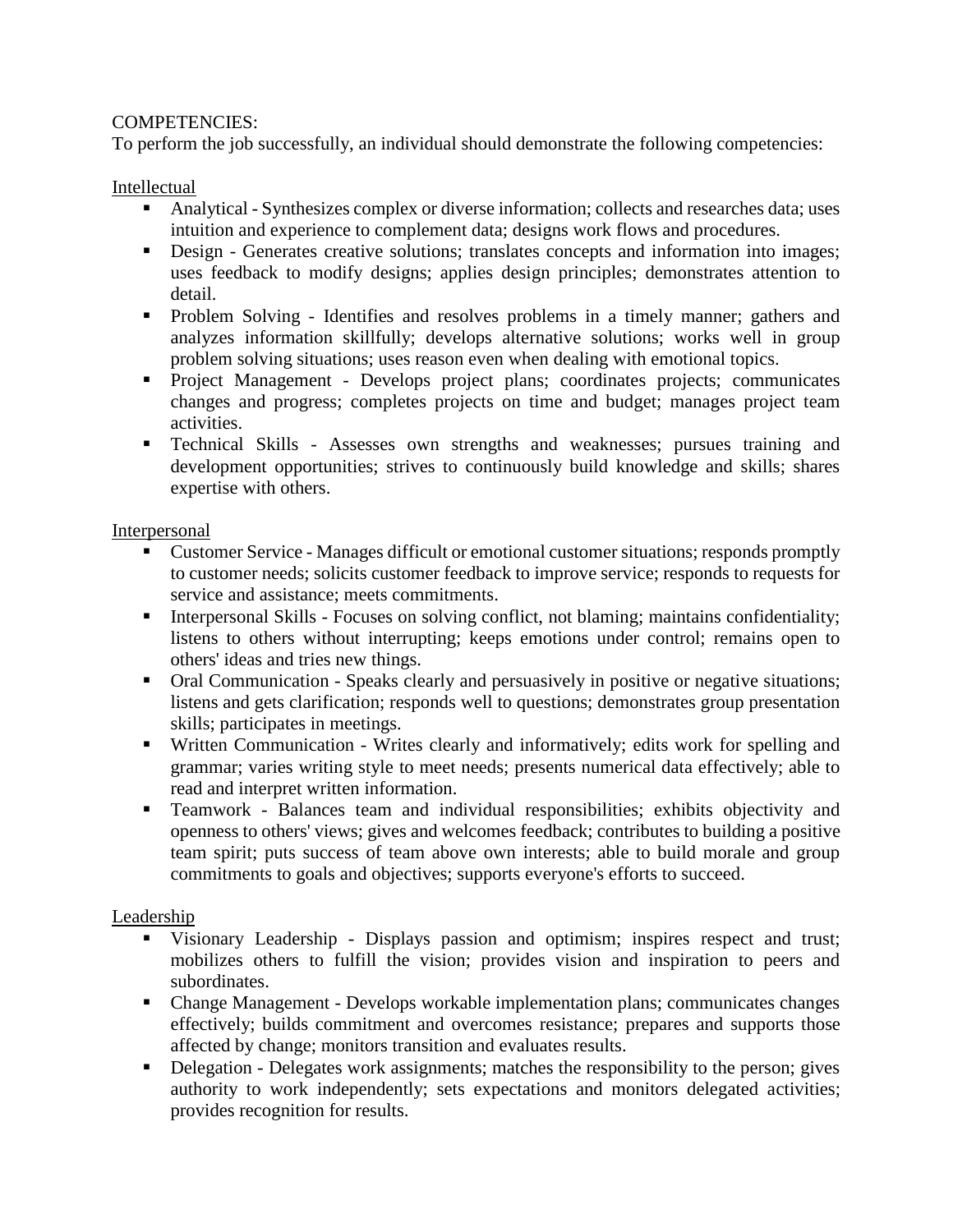- Leadership Exhibits confidence in self and others; inspires and motivates others to perform well; effectively influences actions and opinions of others; accepts feedback from others; gives appropriate recognition to others.
- Managing People Includes staff in planning, decision-making, facilitating and process improvement; takes responsibility for subordinates' activities; makes self-available to staff; provides regular performance feedback; develops subordinates' skills and encourages growth; solicits and applies customer feedback (internal and external); fosters quality focus in others; improves processes, products and services.; continually works to improve supervisory skills.
- Quality Management Looks for ways to improve and promote quality; demonstrates accuracy and thoroughness.

# **Organization**

- Business Acumen Understands business implications of decisions; displays orientation to profitability; demonstrates knowledge of market and competition; aligns work with strategic goals.
- Cost Consciousness Works within approved budget; develops and implements cost saving measures; contributes to profits and revenue; conserves organizational resources.
- Diversity Demonstrates knowledge of EEO policy; shows respect and sensitivity for cultural differences; educates others on the value of diversity; promotes a harassment-free environment; builds a diverse workforce.
- Ethics Treats people with respect; keeps commitments; inspires the trust of others; works with integrity and ethically; upholds organizational values.
- Organizational support Follows policies and procedures; completes administrative tasks correctly and on time; supports organization's goals and values; benefits organization through outside activities; supports affirmative action and respects diversity.
- Strategic Thinking Develops strategies to achieve organizational goals; understands organization's strengths & weaknesses; analyzes market and competition; identifies external threats and opportunities; adapts strategy to changing conditions.

### Self-management

- Judgment Displays willingness to make decisions; exhibits sound and accurate judgment; supports and explains reasoning for decisions; includes appropriate people in decisionmaking process; makes timely decisions.
- Motivation Sets and achieves challenging goals; demonstrates persistence and overcomes obstacles; measures self against standard of excellence; takes calculated risks to accomplish goals.
- Planning/Organizing Prioritizes and plans work activities; uses time efficiently; plans for additional resources; sets goals and objectives; organizes or schedules other people and their tasks; develops realistic action plans.
- **Professionalism Approaches others in a tactful manner; reacts well under pressure; treats** others with respect and consideration regardless of their status or position; accepts responsibility for own actions; follows through on commitments.
- Quality Demonstrates accuracy and thoroughness; looks for ways to improve and promote quality; applies feedback to improve performance; monitors own work to ensure quality.
- Quantity Meets productivity standards; completes work in timely manner; strives to increase productivity; works quickly.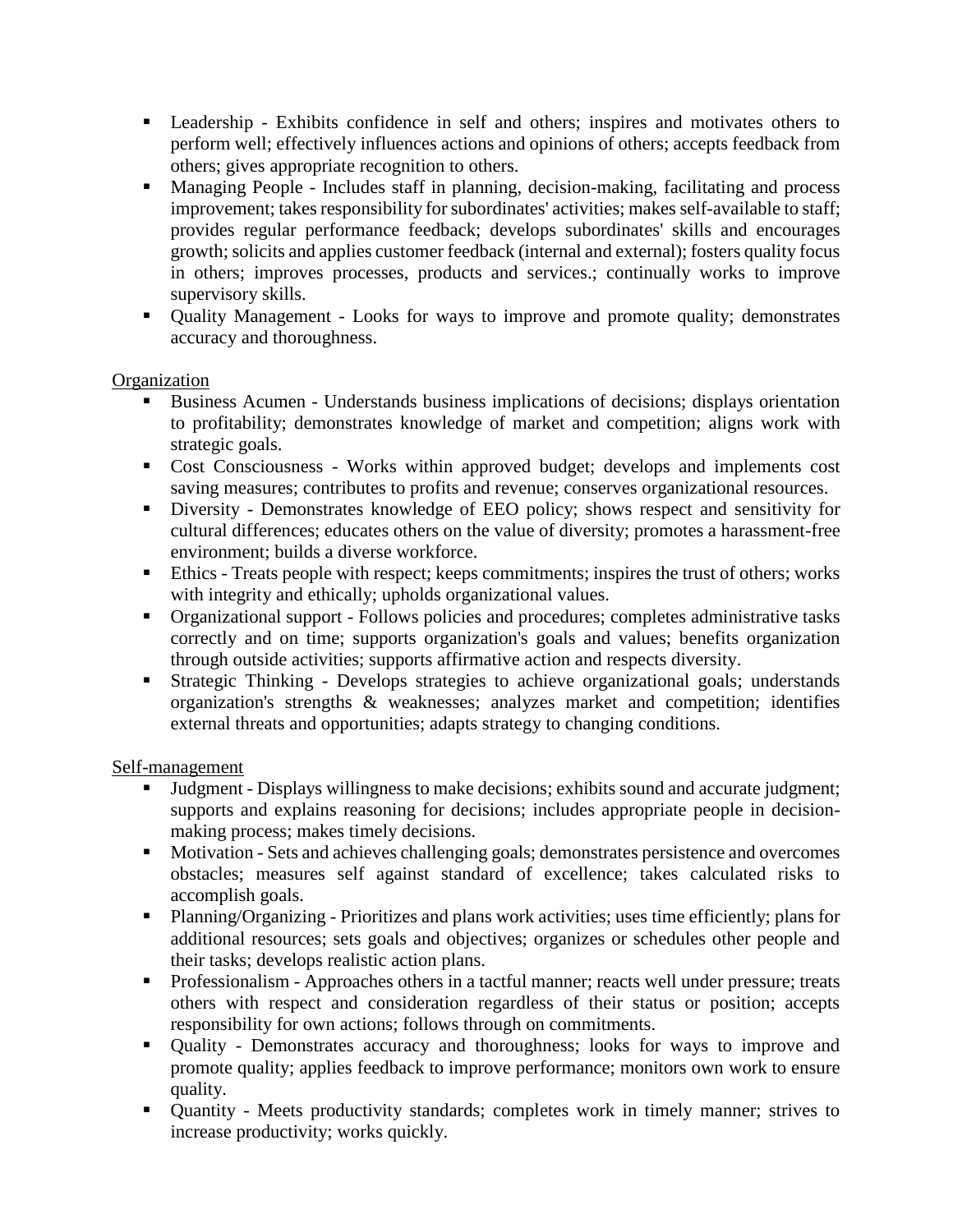- Safety and Security Observes safety and security procedures; determines appropriate action beyond guidelines; reports potentially unsafe conditions; uses equipment and materials properly.
- Adaptability Adapts to changes in the work environment; manages competing demands; changes approach or method to best fit the situation; able to deal with frequent change, delays, or unexpected events.
- Attendance/Punctuality Consistently at work and on time; ensures work responsibilities are covered when absent; arrives at meetings and appointments on time.
- **•** Dependability Follows instructions, responds to management direction; takes responsibility for own actions; keeps commitments; commits to long hours of work when necessary to reach goals; completes tasks on time or notifies appropriate person with an alternate plan.
- Initiative Volunteers readily; undertakes self-development activities; seeks increased responsibilities; takes independent actions and calculated risks; looks for and takes advantage of opportunities; asks for and offers help when needed.
- Innovation Displays original thinking and creativity; meets challenges with resourcefulness; generates suggestions for improving work; develops innovative approaches and ideas; presents ideas and information in a manner that gets others' attention.

# QUALIFICATIONS:

To perform this job successfully, an individual must be able to perform each essential duty satisfactorily. The requirements listed below are representative of the knowledge, skill, and/or ability required. Reasonable accommodations may be made to enable individuals with disabilities to perform the essential functions.

# EDUCATION AND/OR EXPERIENCE

Must currently be enrolled in a College or University and be a current staff member at a Campus Advantage community.

# LANGUAGE SKILLS:

Ability to read and interpret documents such as safety rules, operating and maintenance instructions, and procedure manuals. Ability to write routine reports and correspondence. Ability to speak effectively before groups of customers or employees of organization.

# MATHEMATICAL SKILLS:

Ability to calculate figures and amounts such as discounts, interest, commissions, proportions, percentages, area, circumference, and volume. Ability to apply concepts of basic algebra and geometry.

### REASONING ABILITY:

Ability to apply common sense understanding to carry out instructions furnished in written, oral, or diagram form. Ability to deal with problems involving several concrete variables in standardized situations.